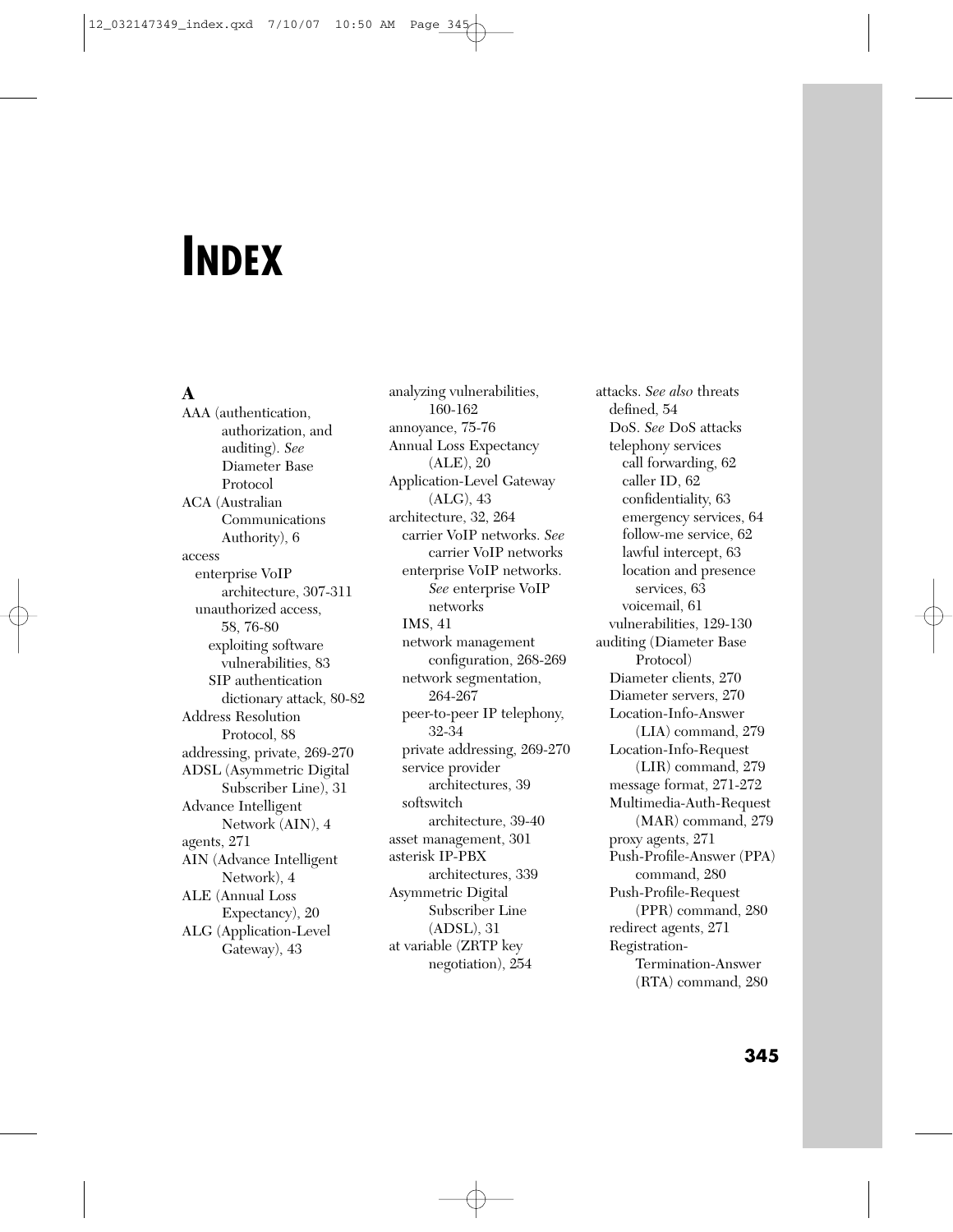Registration-Termination-Request (RTR) command, 279 relay agents, 271 Server-Assignment-Answer (SAA) command, 278 Server-Assignment-Request (SAR) command, 278 SIP, 272-277 translation agents, 271 User-Authorization-Answer (UAA) command, 278 User-Authorization-Request (UAR) command, 278 AUEP (Audit End-Point) message, 96 Australian Communications Authority (ACA), 6 Australian Network Reliability Framework (NRF), 6 authentication Diameter Base Protocol Diameter clients, 270 Diameter servers, 270 Location-Info-Answer (LIA) command, 279 Location-Info-Request (LIR) command, 279 message format, 271-272 Multimedia-Auth-Request (MAR) command, 279 proxy agents, 271 Push-Profile-Answer (PPA) command, 280 Push-Profile-Request (PPR) command, 280 redirect agents, 271 Registration-Termination-Answer (RTA) command, 280

Registration-Termination-Request (RTR) command, 279 relay agents, 271 Server-Assignment-Answer (SAA) command, 278 Server-Assignment-Request (SAR) command, 278 SIP, 272-275, 277 translation agents, 271 User-Authorization-Answer (UAA) command, 278 User-Authorization-Request (UAR) command, 278 SIP protection mechanisms, 166, 168-176 authorization (Diameter Base Protocol) Diameter clients, 270 Diameter servers, 270 Location-Info-Answer (LIA) command, 279 Location-Info-Request (LIR) command, 279 message format, 271-272 Multimedia-Auth-Request (MAR) command, 279 proxy agents, 271 Push-Profile-Answer (PPA) command, 280 Push-Profile-Request (PPR) command, 280 redirect agents, 271 Registration-Termination-Answer (RTA) command, 280 Registration-Termination-Request (RTR) command, 279

relay agents, 271 Server-Assignment-Request (SAR) command, 278 SIP, 272-275, 277 translation agents, 271 User-Authorization-Answer (UAA) command, 278 User-Authorization-Request (UAR) command, 278 auto-dialers, 116 availability (PSTN), 55

#### **B**

BCE (border control element), 331-332 Bellcore, 4 business continuity management, 313

# **C**

Cain & Abel, eavesdropping, 86-92 call forwarding, 62 call manager/agent, 336 call managers, 42, 109-110 call-flow manipulation, 117-120 caller ID, 62 spoofing, 102-103 calls, diverting, 109-110 carrier-grade VoIP architecture, 38 components of, 315-317 security, 327-328 BCE, 331-332 developing security requirements, 332-333 DOS attacks, 329 subscriber device authentication, 328 user authentication, 329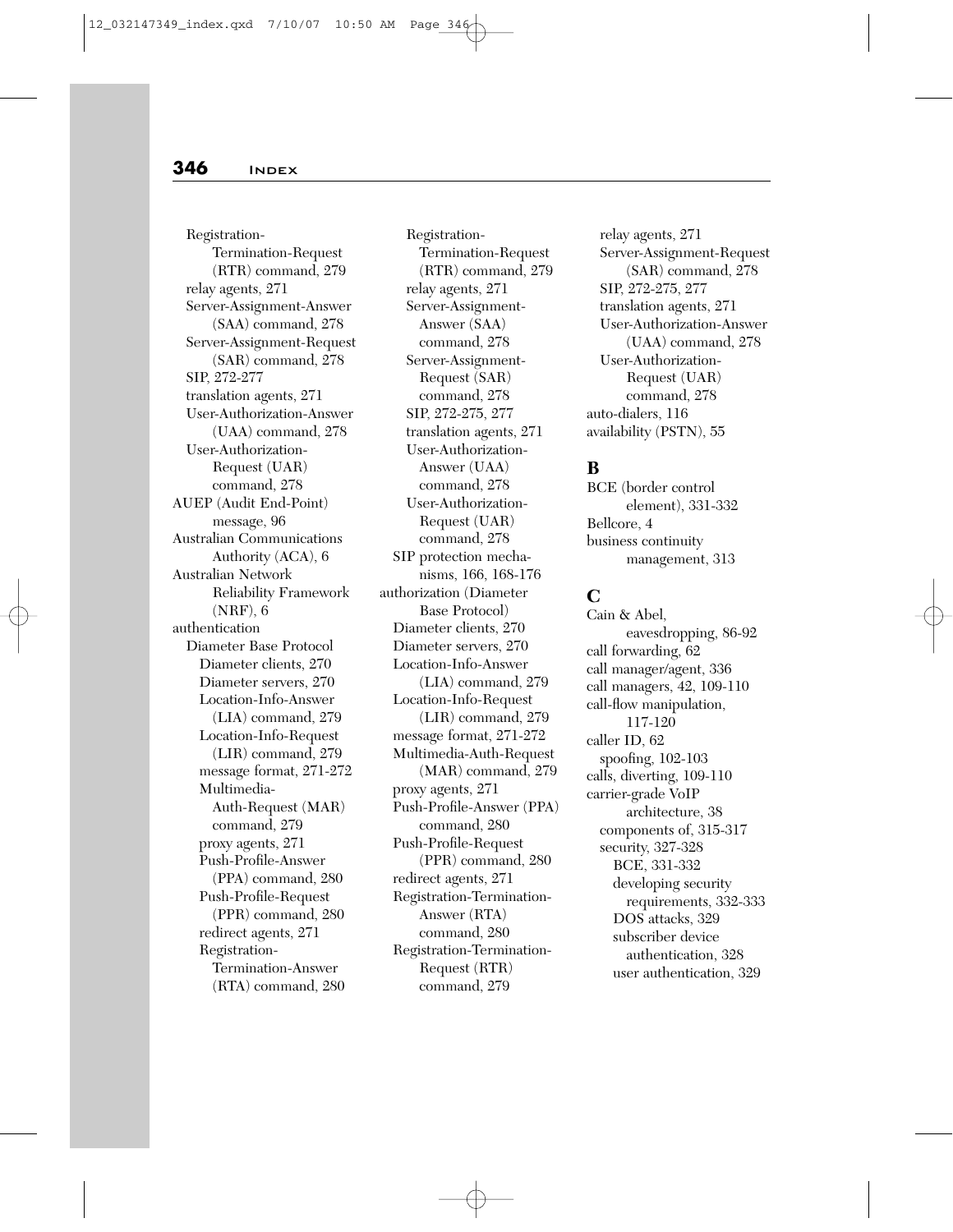categories CWE. *See* CWE OWASP. *See* OWASP VoIP, 142-143 VOIP-01 insufficient verification of data, 144-146 VOIP-02 execution flaws, 146 VOIP-03 string/array/pointer manipulation flaws, 147-149 VOIP-04 low resources, 149 VOIP-05 low bandwidth, 150 VOIP-06 file/resource manipulation flaws, 151-152 VOIP-07 password management, 152 VOIP-08 permissions and privileges, 153 VOIP-09 crypto and randomness, 153-154 VOIP-10 authentication and certificate errors, 155-157 VOIP-11 error handling, 157-158 VOIP-12 homogeneous network, 158 VOIP-13 lacking fallback system, 158 VOIP-14 physical connection quality and packet collision, 159 CC (Common Criteria), 24 CEM (Common Evaluation Methodology), 24 certification, 23-25 Chief Information Security Officer (CISO), 21

Chief Security Officer (CSO), 21 CIO (chief information officer), 21 cipher variable (ZRTP key negotiation), 254 circuit-switched networks. *See* PSTN CISO (Chief Information Security Officer), 21 clients, Diameter, 270 closed VoIP, 13 CNI (Critical National Infrastructure), 12, 24 commands, Diameter Location-Info-Answer (LIA), 279 Location-Info-Request (LIR), 279 Multimedia-Auth-Request (MAR), 279 Push-Profile-Answer (PPA), 280 Push-Profile-Request (PPR), 280 Registration-Termination-Answer (RTA), 280 Registration-Termination-Request (RTR), 279 Server-Assignment-Answer (SAA), 278 Server-Assignment-Request (SAR), 278 User-Authorization-Answer (UAA), 278 User-Authorization-Request (UAR), 278 Common Evaluation Methodology (CEM), 24 Common Vulnerabilities and Exposures (CVE), 130

Common Weakness Enumeration. *See* CWE compliance, enterprise VoIP architecture, 313-314 components of carrier-grade VoIP architectures, 315-317 of enterprise VoIP, 335-338 computations, KEMAC, 238-239 confidentiality, 63 configuration management, 159-160, 268-269 control, 160 converged telco, 319-323 Critical National Infrastructure (CNI), 12, 24 Cross-Site Scripting (XSS), 140 crypto session (CS), 236, 242-243 crypto session bundle (CSB), 236 crypto session bundle ID (CSB ID), 236 cryptography, 134 CS (crypto session), 236, 242-243 CSB (crypto session bundle), 236 CSB ID (crypto session bundle ID), 236 CSO (Chief Security Officer), 21 CTO (Chief Technology Officer), 21 CVE (Common Vulnerabilities and Exposures), 130 CWE (Common Weakness Enumeration)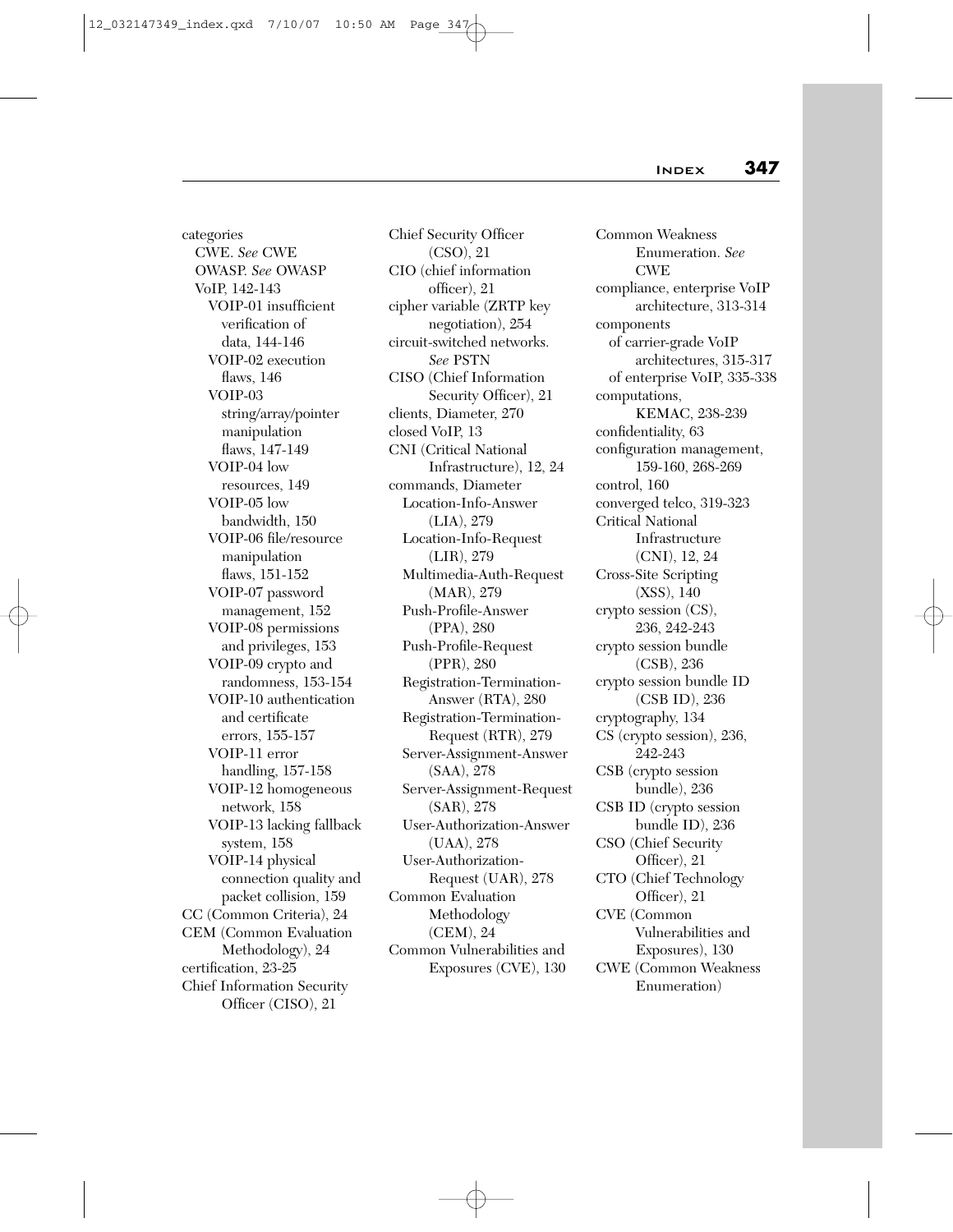CWE-01 insufficient verification of data, 130-131 CWE-02 pointer issues, 131 CWE-03 resource management errors, 132 CWE-04 race conditions, 132 CWE-05 temporary file issues, 133 CWE-06 password management, 133 CWE-07 permissions, privileges, and ACLs, 133 CWE-08 cryptographic errors, 134 CWE-09 randomness and predictability, 135 CWE-10 authentication errors, 135-136 CWE-11 certification issues, 136 CWE-12 error handling, 137-138

# **D**

data confidentiality, 18 data encryption (SRTP), 219 data integrity, 19 Data Over Cable Service Interface Specification (DOCSIS), 31 data security association, 236 Datagram Transport Layer Security (DTLS), 183-186 Denial of Service attacks. *See* DoS attacks deployments, VoIP, 12-15

development, enterprise VoIP architecture, 311-312 DH (Diffie-Hellman) key exchange, 235, 239 DHCP, 50 Diameter Base Protocol, 270-271 Diameter clients, 270 Diameter servers, 270 Location-Info-Answer (LIA) command, 279 Location-Info-Request (LIR) command, 279 message format, 271-272 Multimedia-Auth-Request (MAR) command, 279 proxy agents, 271 Push-Profile-Answer (PPA) command, 280 Push-Profile-Request (PPR) command, 280 redirect agents, 271 Registration-Termination-Answer (RTA) command, 280 Registration-Termination-Request (RTR) command, 279 relay agents, 271 Server-Assignment-Answer (SAA) command, 278 Server-Assignment-Request (SAR) command, 278 SIP, 272-277 translation agents, 271 User-Authorization-Answer (UAA) command, 278 User-Authorization-Request (UAR) command, 278 Diffie-Hellman (DH) key exchange, 235, 239 distributed architecture, 342

diverting calls, 109-110 DNS, 50 DOCSIS (Data Over Cable Service Interface Specification), 31 DoS attacks, 64-65, 70-71 carrier-grade VoIP architecture, 329 malformed packets, 71 service disruption, 59-61 SIP flooding attacks, 72-73 SIP signaling loop attacks, 73-74 target layers, 65-69 ZRTP, 258 DTLS (Datagram Transport Layer Security), 183-186 DTMF (Dual Tone Multi Frequency), 153, 259-260

## **E**

early media, 227 eavesdropping, 84-85 with Cain & Abel, 86—92 with Ethereal/ Wireshark, 85-86 real-time eavesdropping by manipulating MGCP, 94-100 with VLAN hopping, 93-94 eavesdropping and traffic analysis, 57 emergency services, 64 End-User License Agreements (EULAs), 15 enterprise PBX architectures asterisk IP-PBX architectures, 339 hybrid IP-PBX architectures, 338-339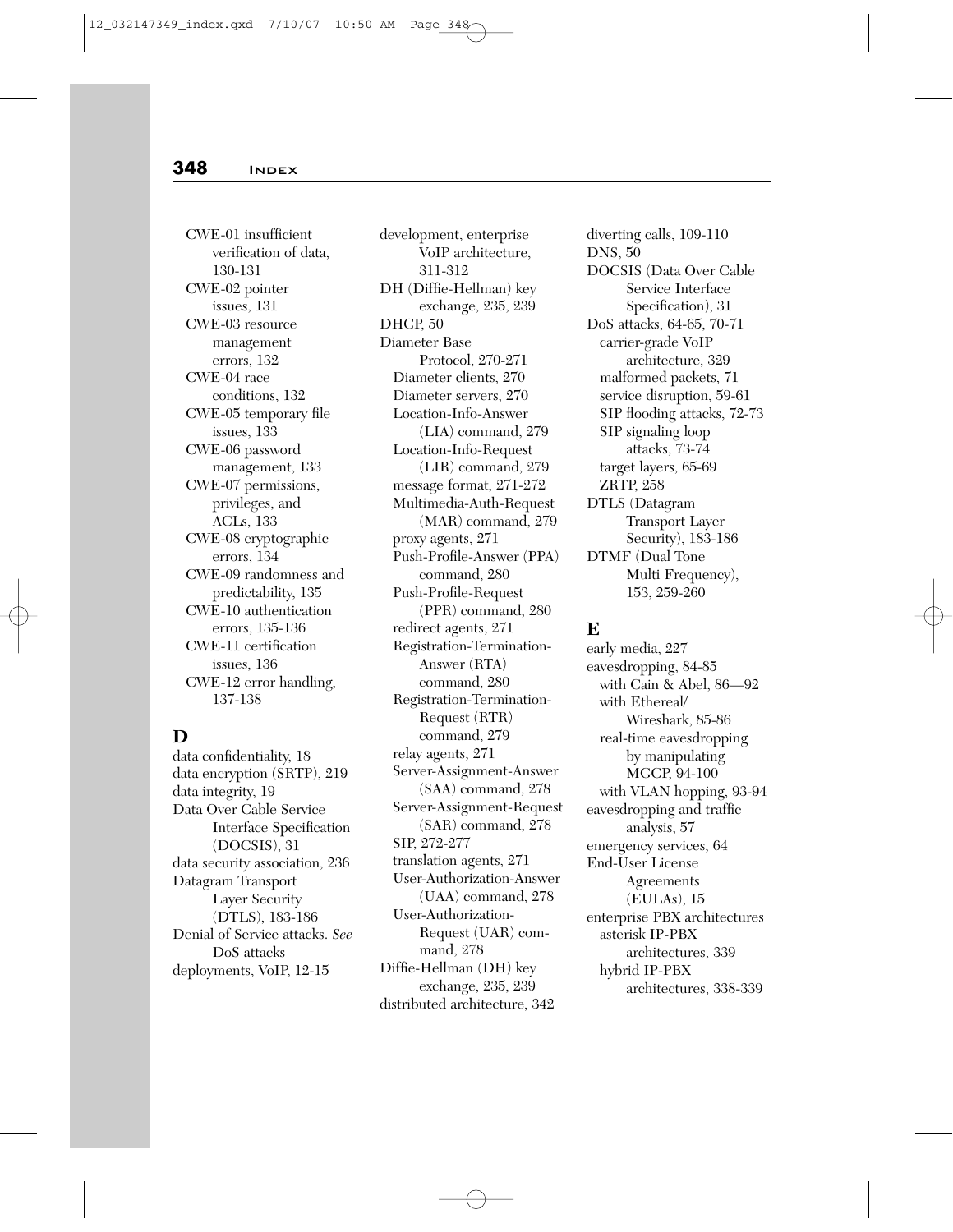enterprise VoIP architecture, 12, 36-38 asset management, 301 business continuity management, 313 compliance, 313-314 components of, 335-338 external parties, 299-300 information systems acquisition, development, and maintenance, 311-312 network topologies, 338-343 security, 343-344 access control, 307-311 equipment security, 302-304 incident management, 312-313 operations management, 304-307 physical and environmental security, 301-302 policies, 298-299 ENUM, 51 environmental security, 301-302 equipment security, 302-304 Ethereal, 85-86 EULAs (End-User License Agreements), 15 exploiting software vulnerabilities, 83 external parties, 299-300

# **F**

FIPS 140, 24 firewalls, 280-282 five nines (99.999), 55 follow-me service, 62

fraud, 58, 113-114 call-flow manipulation, 117-120 managing, 123-125 phishing, 120-123 types of, 115-116 in VoIP, 116-117 FUD (Fear, Uncertainty, and Doubt), 3

# **G-H**

General Packet Radio Service (GPRS), 31 GIAC (Global Information Assurance Certification), 23

H.235, 194-196 H.235.1 baseline security profile, 196-198 H.235.2 signature security profile, 200-201 H.235.3 hybrid security profile, 201-203 H.235.4 directed and selected call routing security, 203-204 H.235.5 framework for secure authentication in RAS using weak shared secrets, 204-205 H.235.6 voice encryption profile with native H.235/H.245 key management, 205-207 H.235.7 usage of MIKEY key management protocol for the SRTP within H.235, 207-209 H.235.8 key exchange for SRTP using secure signaling channels, 210-211

H.235.9 security gateway support for H.323, 211-213 limitations, 214 strengths, 213 H.323, 46, 193 hash variable (ZRTP key negotiation), 254 hmackeyi/r variable (ZRTP key negotiation), 256 human behavior, 162-163 hvi/r variable (ZRTP key negotiation), 254 hybrid IP-PBX architectures, 338-339

# **I**

I-VSP (Internet based Voice Service Provider), 319, 325-326 identification, 160 identifying threats, 54 IDS (intrusion detection systems), 289-294 IEEE 802.1x, 343 IETF drafts, 56 impersonating call managers, 109-110 implosion, avoiding, 233 IMS (Internet Protocol Multimedia Subsystem), 1, 13, 30, 41 information systems acquisition, 311-312 integrated keying, 232 integrity, 224 interactive voice response (IVR) system, 337 interconnection standards, 30 International Information Systems Security **Certification** Consortium, 23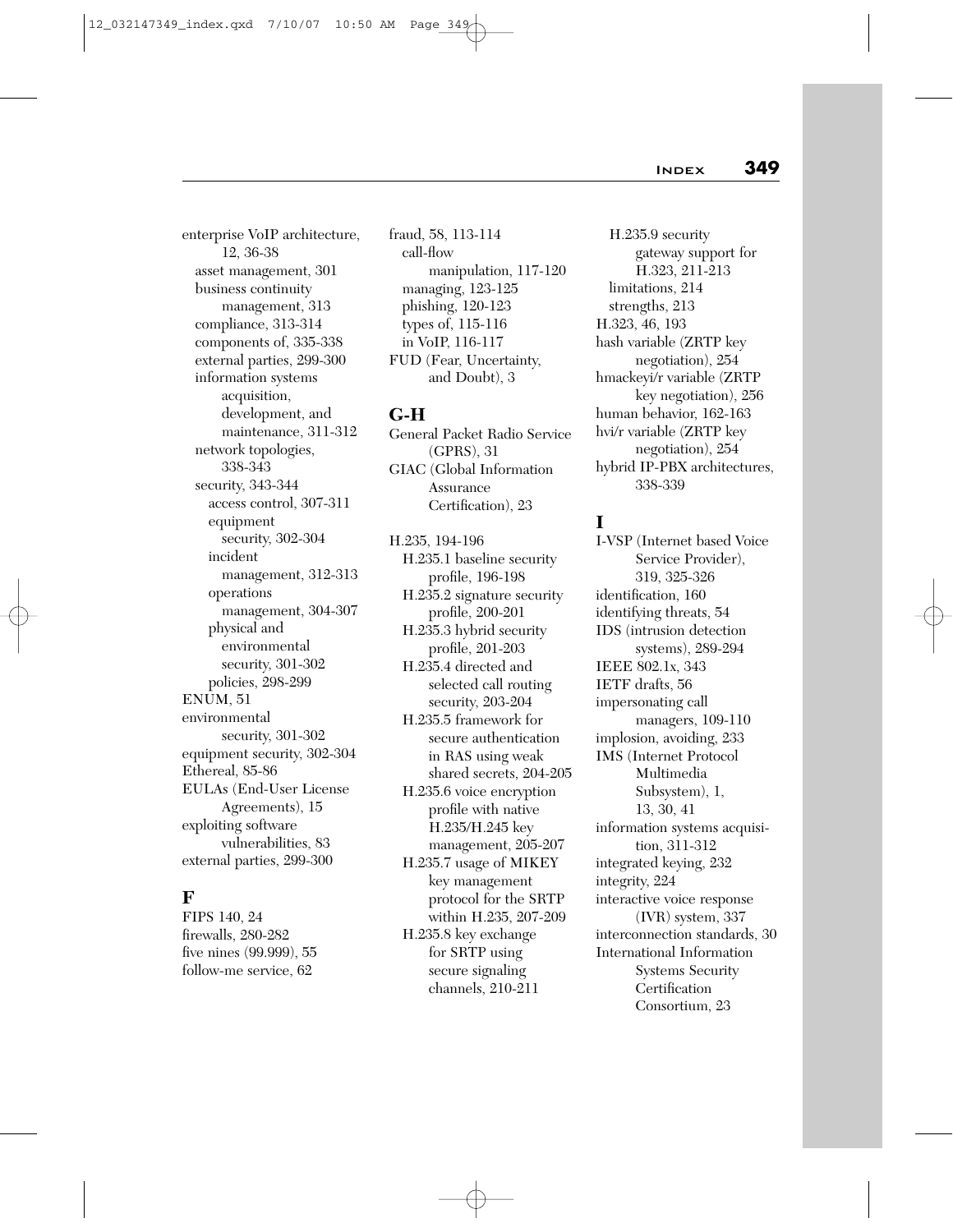International Packet Communications Consortium (IPCC), 39 Internet, IP and, 11 Internet Protocol Multimedia Subsystem (IMS), 1, 13, 30, 41 Internet Protocol. *See* IP Internet telephony, 12 Internet-based Voice Service Provider (I-VSP), 319, 325-326 Internet-based VoIP deployments, 12 intrusion detection systems (IDS), 289-294 IP (Internet Protocol), 1 IMS (Internet Protocol Multimedia Subsystem), 1, 13, 30, 41 Internet and, 11 IP-PBX, 336 IPv4, 50 IPv6, 50 VoIP and, 9-12 IP-PBX, 336 IPCC (International Packet Communications Consortium), 39 IPsec, 190-192 IPv4, 50 IPv6, 50 ISO 17799/27001, 297 ISP-VSP (ISP-based voice service provider), 319, 323-324 ISUP, 46 IT, VoIP as part of, 21-22 IVR (interactive voice response) system, 337

#### **J-K**

KEMAC, 238-239 key derivation (SRTP), 225-226 key management implosion avoidance, 233 integrated keying, 232 MIKEY (Multimedia Internet KEYing) combining with SIP, 244-247 crypto session ID, 236 CS (crypto session), 236, 242-243 CSB (crypto session bundle), 236 CSB ID (crypto session bundle ID), 236 data security association, 236 data security protocols, 236 DH (Diffie-Hellman) key exchange, 235, 239 message attributes, 237 message creation, 240-242 message exchange, 237, 240 overview, 234-235 PKE (public key encryption), 235 PSK (pre-shared secret key), 235 sessions, establishing, 236-240 TEK (traffic-encrypting key), 236 TGK (TEK-generation key), 236 native key exchange, 232 overview, 231-233

RFC 4046 (MSEC Group Key Management Architecture), 231 session establishment delay, 233 SRTP, 224, 247-250 ZRTP DoS, 258 DTMF (Dual Tone Multi Frequency) disclosure, 259-260 key negotiation, 251-256 man-in-the-middle attacks, 258 overview, 251 Zfone, 256-257 keya variable (ZRTP key negotiation), 254 KISS (Keep It Simple, Stupid), 18

## **L**

lawful intercept, 63 LIA (Location-Info-Answer) command, 279 LIR (Location-Info-Request) command, 279 location and presence services, 63 Location-Info-Answer (LIA) command, 279 Location-Info-Request (LIR) command, 279 logging and auditing, 344

# **M**

maintenance, enterprise VoIP architecture, 311-312 malformed packet denial of service attacks, 71 man-in-the-middle attacks, 258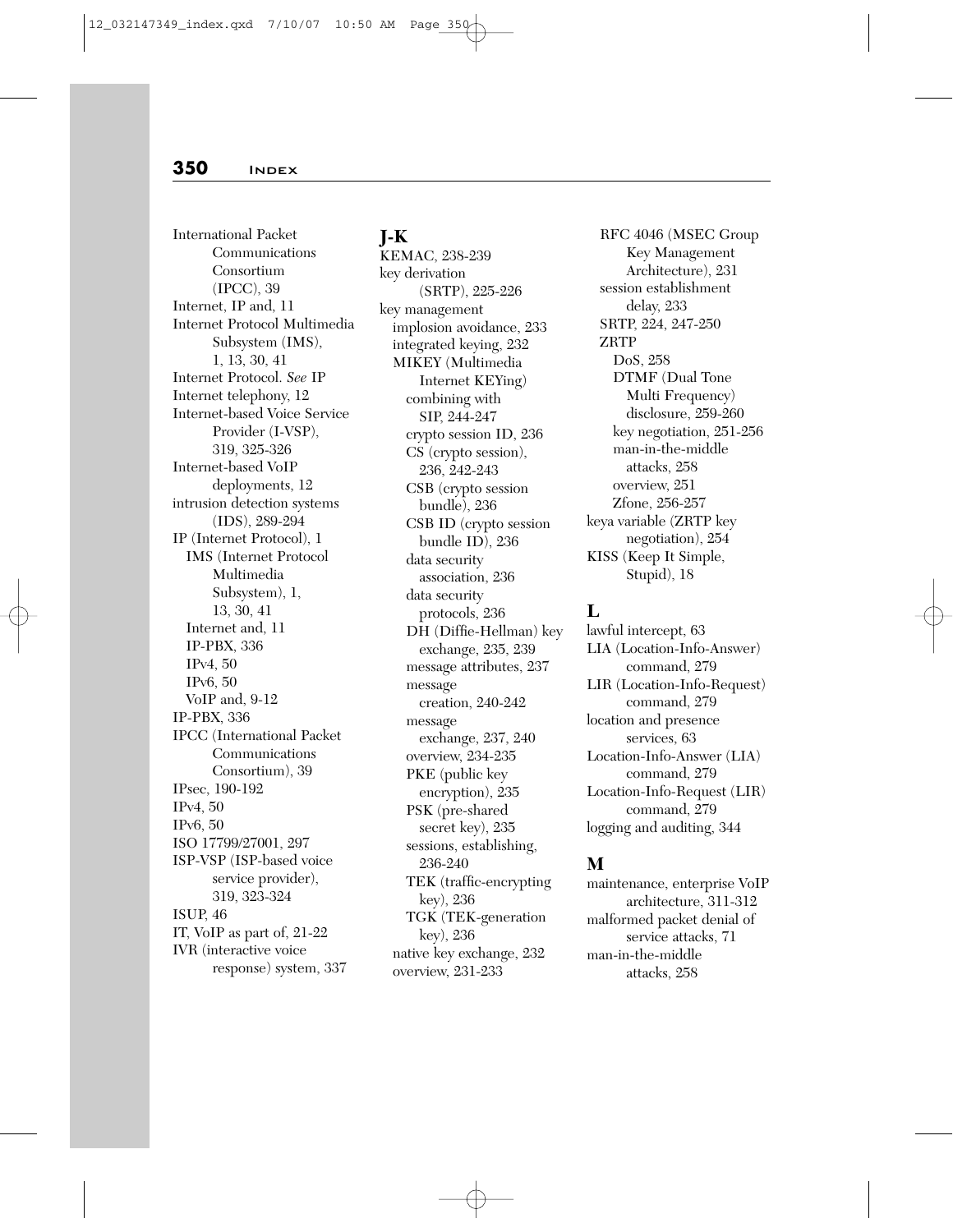MAR (Multimedia-Auth-Request) command, 279 masquerading, 58, 101-102 caller ID spoofing, 102-103 impersonating call managers and diverting all calls, 109-110 listing of attacks, 110-112 presence hijacking, 103-108 Master Key Identifier (MKI), 220 media early media, 227 media gateways, 43 carrier-grade VoIP architectures, 316 enterprise VoIP, 336 Media Gateway Control Protocol (MGCP), 48, 94-100, 214-216 media servers, 43 media transport protocols, 31 RTCP, 49 RTP, 49 RTSP, 47 SRTCP, 227 SRTP, 218-228 key derivation, 225-226 key management, 224 limitations of, 228 packets, 222 strengths, 228 user authentication and integrity, 224 Media Gateway Control Protocol. *See* MGCP media gateway, 43 carrier-grade VoIP architectures, 316 enterprise VoIP, 336

Media Gateway Control Protocol (MGCP), 48, 94-100, 214-216 media servers, 43 media transport protocols, 31 RTCP, 49 RTP, 49 RTSP, 47 messages authentication (SRTP), 220 Diameter message format, 271-272 **MIKEY** attributes, 237 creating, 240-242 message exchange, 237, 240 MGCP (Media Gateway Control Protocol), 48, 214-215 limitations, 216 protecting against attacks, 215 real-time eavesdropping, 94-100 strengths, 216 MIKEY (Multimedia Internet KEYing) combining with SIP, 244-247 CS (crypto session), 236, 242-243 CSB (crypto session bundle), 236 CSB ID (crypto session bundle ID), 236 data security association, 236 data security protocols, 236 DH (Diffie-Hellman) key exchange, 235, 239 H.235.7, 207-209 message attributes, 237 message creation, 240-242

message exchange, 237, 240 overview, 234-235 PKE (public key encryption), 235 PSK (pre-shared secret key), 235 sessions, establishing, 236-240 TEK (traffic-encrypting key), 236 TGK (TEK-generation key), 236 MKI (Master Key Identifier), 220 mobility, peer-to-peer networks, 33 MPLS (Multi Protocol Label Switching), 10, 342 MSEC Group Key Management Architecture (RFC 4046), 231 Multi Protocol Label Switching (MPLS), 10, 342 Multimedia Internet KEYing. *See* MIKEY Multimedia-Auth-Request (MAR) command, 279

#### **N**

NAPT (Network and Port Address Translation), 280 NAT, 280-282 national security and emergency preparedness (NS/EP), 6 National Security Telecommunications Advisory Committee (NSTAC), 6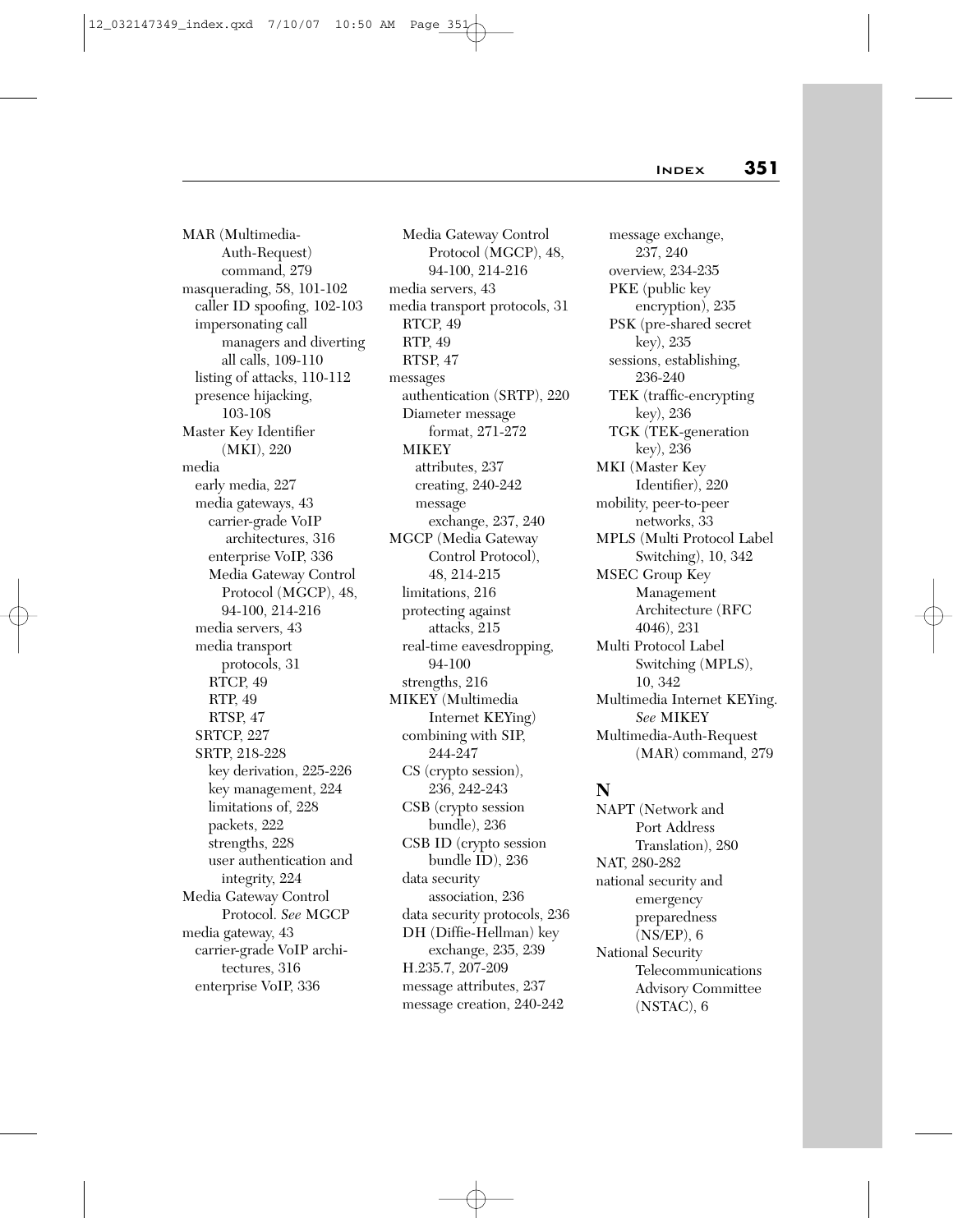native key exchange, 232 Network and Port Address Translation (NAPT), 280 network components call managers, 42 management configuration, 268-269 media servers/gateways, 43 session border elements, 43 signaling servers/ gateways, 42 terminals, 41-42 network reliability, 6 network security controls AAA (authentication, authorization, and auditing), 271 architectural considerations network management configuration, 268-269 network segmentation, 264-267 private addressing, 269-270 Diameter Base Protocol Diameter clients, 270 Diameter servers, 270 Location-Info-Answer (LIA) command, 279 Location-Info-Request (LIR) command, 279 message format, 271-272 Multimedia-Auth-Request (MAR) command, 279 proxy agents, 271 Push-Profile-Answer (PPA) command, 280 Push-Profile-Request (PPR) command, 280 redirect agents, 271

Registration-Termination-Answer (RTA) command, 280 Registration-Termination-Request (RTR) command, 279 relay agents, 271 Server-Assignment-Answer (SAA) command, 278 Server-Assignment-Request (SAR) command, 278 SIP, 272-277 translation agents, 271 User-Authorization-Answer (UAA) command, 278 User-Authorization-Request (UAR) command, 278 firewalls, 280-282 IDS (intrusion detection systems), 289-294 NAT, 280-282 overview, 263-264 private addressing, 269-270 SBCs (Session Border Controllers) call flow, 284 capabilities, 285-287 configuration, 284 limitations, 287-288 network placement, 282-284 network segmentation, 264-267, 342 network topologies converged telco, 319-323 enterprise VoIP, 338-343 I-VSP, 319, 325-326 ISP-based voice service provider (ISP-VSP), 319, 323-324

NGN (Next Generation Network), 1 NIST SP800-58, 297 NRF (Australian Network Reliability Framework), 6 NS/EP (national security and emergency preparedness), 6 NSTAC (National Security Telecommunications Advisory Committee), 6

## **O**

Open Web Application Security Project. *See* OWASP operations management, 304-307 other\_secretIDi/r variable (ZRTP key negotiation), 255 Oulu University Secure Programming Group (OUSPG), 128 OUSPG (Oulu University Secure Programming Group), 128 OWASP (Open Web Application Security Project), 139 OWASP-01 unvalidated input parameters, 139 OWASP-02 Cross-Site Scripting (XSS) flaws, 140 OWASP-03 injection flaws, 140 OWASP-04 buffer overflows, 140 OWASP-05 denial of service (DoS), 140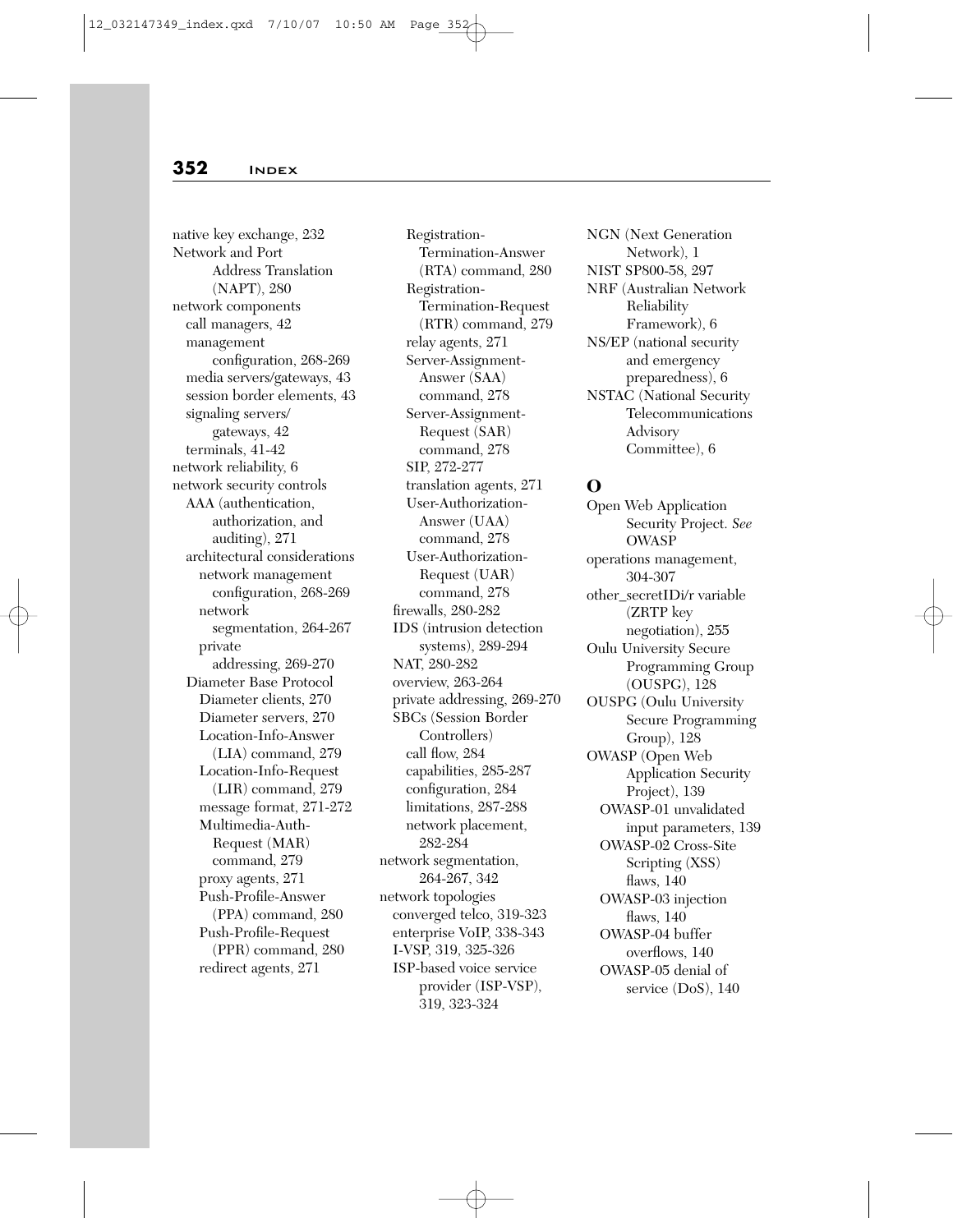OWASP-06 broken access control, 141 OWASP-07 insecure storage, 141 OWASP-08 broken authentication and session management, 141 OWASP-09 improper error handling, 142 OWASP-10 insurance configuration management, 142

## **P**

PacketCable architecture, 324-325 packets, malformed packet denial of service attacks, 71 Panama telecommunications, 7 PBX projected shipments from enterprise networks, 340 peer-to-peer IP telephony, 32-34 phishing, 120-123 physical security, 301-302 PKE (public key encryption), 235 PPA (Push-Profile-Answer) command, 280 PPR (Push-Profile-Request (PPR) command, 280 pre-paid calling cards, 116 pre-shared secret key (PSK), 235 presence hijacking, 103-108 private addressing, 269-270

protection mechanisms, 343 signaling messages. *See* signaling protection mechanisms SIP protection mechanisms, 166-176 protocols Diameter Base Protocol, 270-271 Diameter clients, 270 Diameter servers, 270 Location-Info-Answer (LIA) command, 279 Location-Info-Request (LIR) command, 279 message format, 271-272 Multimedia-Auth-Request (MAR) command, 279 proxy agents, 271 Push-Profile-Answer (PPA) command, 280 Push-Profile-Request (PPR) command, 280 redirect agents, 271 Registration-Termination-Answer (RTA) command, 280 Registration-Termination-Request (RTR) command, 279 relay agents, 271 Server-Assignment-Answer (SAA) command, 278 Server-Assignment-Request (SAR) command, 278 SIP, 272-277 translation agents, 271 User-Authorization-Answer (UAA) command, 278

User-Authorization-Request (UAR) command, 278 MIKEY (Multimedia Internet KEYing) combining with SIP, 244-247 CS (crypto session), 236, 242-243 CSB (crypto session bundle), 236 CSB ID (crypto session bundle ID), 236 data security association, 236 data security protocols, 236 DH (Diffie-Hellman) key exchange, 235, 239 message attributes, 237 message creation, 240-242 message exchange, 237, 240 overview, 234-235 PKE (public key encryption), 235 PSK (pre-shared secret key), 235 sessions, establishing, 236-240 TEK (traffic-encrypting key), 236 TGK (TEK-generation key), 236 NAPT (Network and Port Address Translation), 280 NAT, 280-282 SRTP Security Descriptions, 247-250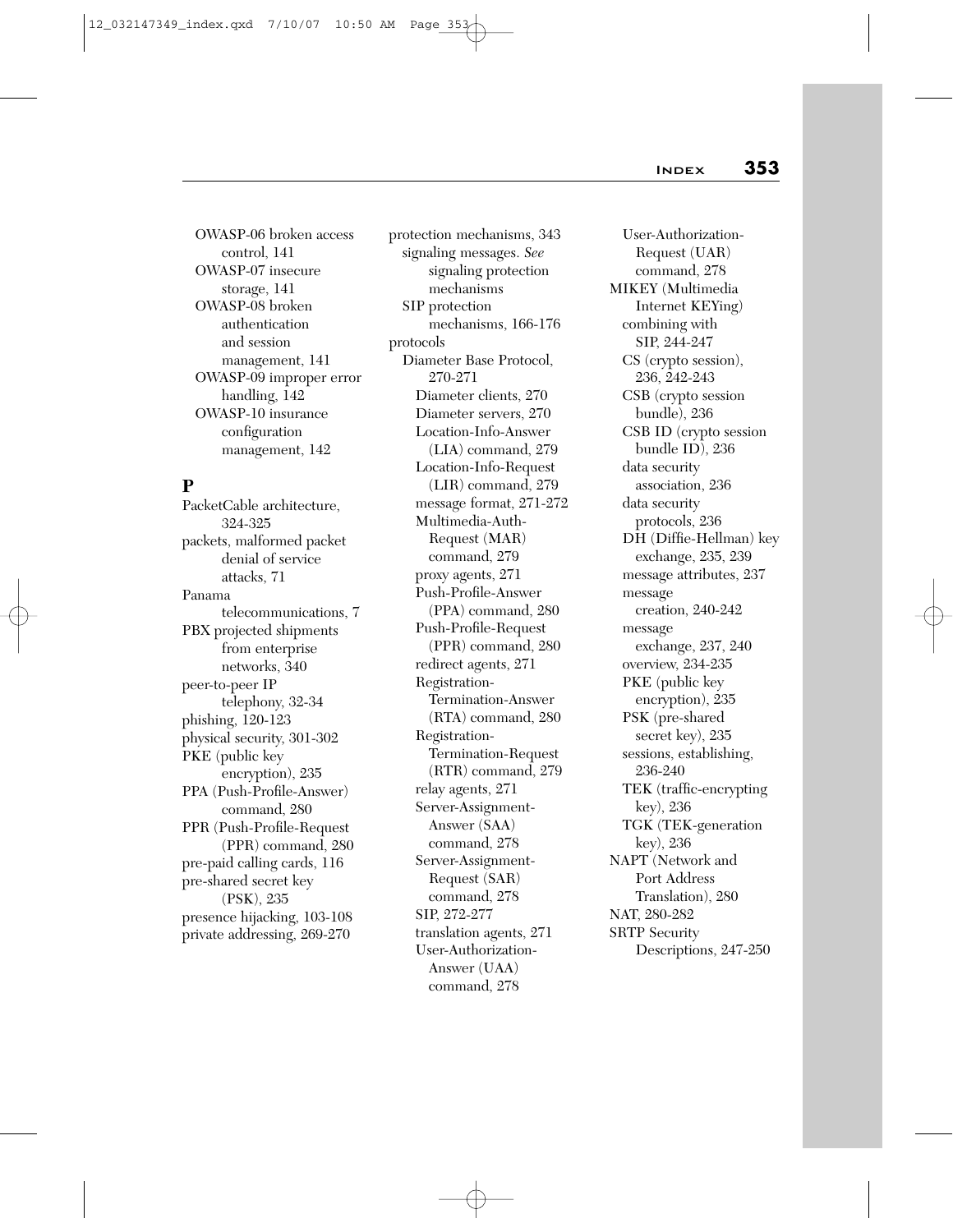ZRTP DoS, 258 DTMF (Dual Tone Multi Frequency) disclosure, 259-260 key negotiation, 251-256 man-in-the-middle attacks, 258 overview, 251 Zfone, 256-257 proxy agents, 271 PSK (pre-shared secret key), 235 PSTN (Public Switch Telephone Network), 1, 4-5 availability, 55 overview, 7-9 public key encryption (PKE), 235 Public Switch Telephone Network. *See* PSTN Push-Profile-Answer (PPA) command, 280 Push-Profile-Request (PPR) command, 280 pvi/r variable (ZRTP key negotiation), 254

## **Q-R**

Q.931, 45 quad play, 1

RAT (Robust Audio Tool), 100 real-time eavesdropping by manipulating MGCP, 94-100 Real-time Streaming Protocol (RTSP), 47 Real-time Transport Control Protocol (RTCP), 49, 218

Real-time Transport Protocol (RTP), 49, 217 redirect agents, 271 Registration-Termination-Answer (RTA) command, 280 Registration-Termination-Request (RTR) command, 279 regulatory requirements, 314 relay agents, 271 remote sites (MPLS), 342 RFC 4046 (MSEC Group Key Management Architecture), 231 risk analysis, 18-20 Robust Audio Tool (RAT), 100 rs1IDi/r variable (ZRTP key negotiation), 255 rs2IDi/r variable (ZRTP key negotiation), 255 RSVP, 51 RTA (Registration-Termination-Answer) command, 280 RTCP (Real-time Transport Control Protocol), 49, 218 RTP (Real-time Transport Protocol), 49, 217 RTR (Registration-Termination-Request) command, 279 RTSP (Real-time Streaming Protocol), 47

## **S**

S/MIME (Secure/ Multipurpose Internet Mail Extensions) limitations, 190 SIP and, 186-189 strengths, 190

SAA (Server-Assignment-Answer) command, 278 SAR (Server-Assignment-Request) command, 278 SAS variable (ZRTP key negotiation), 254 SBCs (Session Border Controllers) call flow, 284 capabilities, 285-287 carrier-grade VoIP architectures, 316 configuration, 284 limitations, 287-288 network placement, 282-284 SCP (service control point), 317 SCTP (Stream Control Transmission Protocol), 50 SDP (Session Description Protocol), 48 Secure Real Time Protocol. *See* SRTP Secure/Multipurpose Internet Mail Extensions (S/MIME) limitations, 190 SIP and, 186-189 strengths, 190 security. *See also* key management AAA (authentication, authorization, and auditing), 271 architectural considerations network management configuration, 268-269 network segmentation, 264-267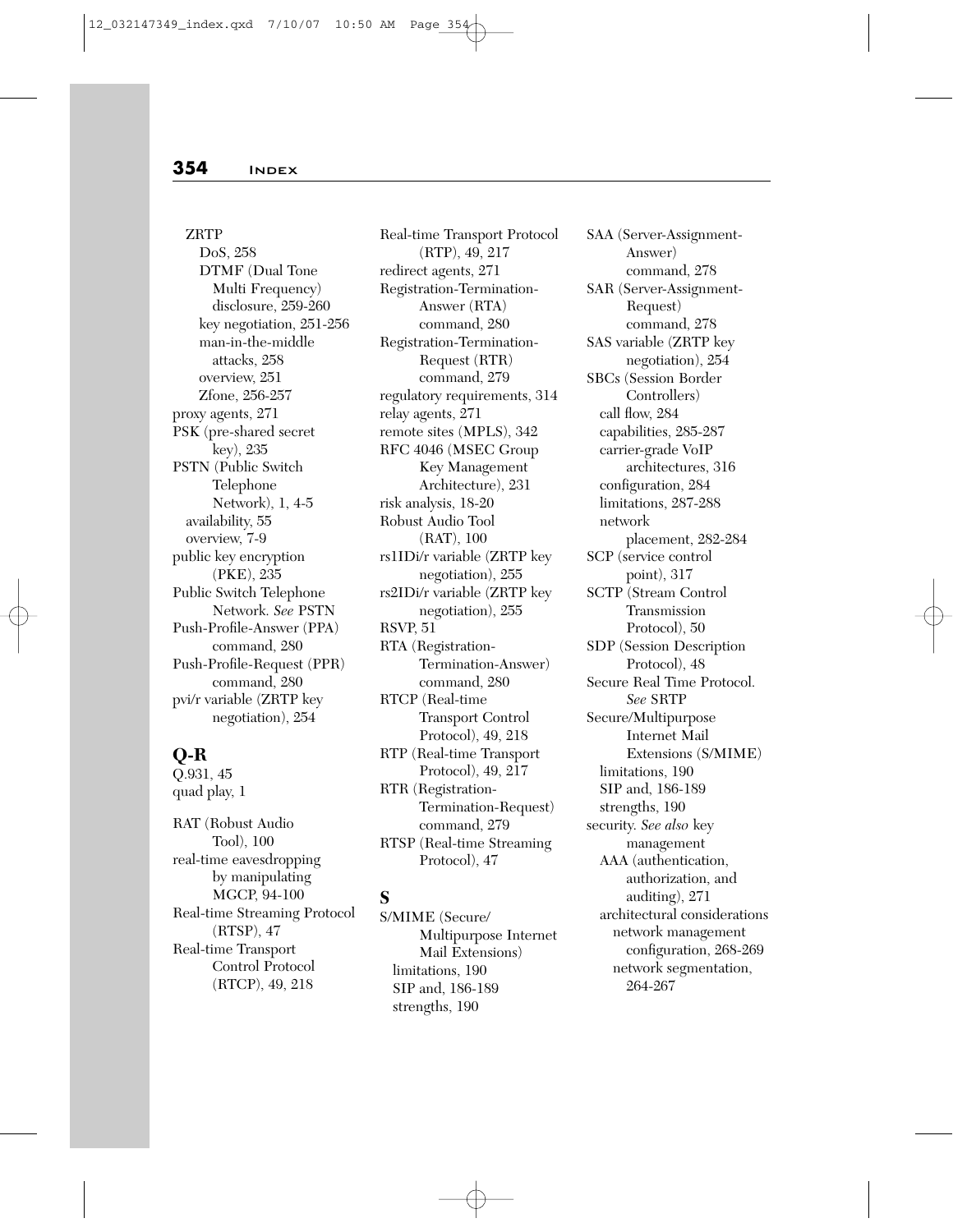private addressing, 269-270 carrier-grade VoIP architecture, 327-328 BCE, 331-332 developing security requirements, 332-333 DOS attacks, 329 subscriber device authentication, 328 user authentication, 329 certifications, 23-25 challenges in VoIP security, 15-17 Diameter Base Protocol Diameter clients, 270 Diameter servers, 270 Location-Info-Answer (LIA) command, 279 Location-Info-Request (LIR) command, 279 message format, 271-272 Multimedia-Auth-Request (MAR) command, 279 proxy agents, 271 Push-Profile-Answer (PPA) command, 280 Push-Profile-Request (PPR) command, 280 redirect agents, 271 Registration-Termination-Answer (RTA) command, 280 Registration-Termination-Request (RTR) command, 279 relay agents, 271 Server-Assignment-Answer (SAA) command, 278

Server-Assignment-Request (SAR) command, 278 SIP, 272-277 translation agents, 271 User-Authorization-Answer (UAA) command, 278 User-Authorization-Request (UAR) command, 278 enterprise VoIP, 343-344 access control, 307-311 business continuity management, 313 compliance, 313-314 equipment security, 302-304 information systems acquisition, development, and maintenance, 311-312 operations management, 304-307 physical and environmental security, 301-302 security incident management, 312-313 security organization, 21-22 security policies, 298-299 firewalls, 280-282 IDS (intrusion detection systems), 289-294 NAT, 280-282 overview, 263-264 protection mechanisms, 343 SBCs (Session Border Controllers) call flow, 284

capabilities, 285-287 configuration, 284 limitations, 287-288 network placement, 282-284 vulnerabilities, 129-130 security incident management, 312-313 segmented networks, 264-267 Server-Assignment-Answer (SAA) command, 278 Server-Assignment-Request (SAR) command, 278 servers, Diameter, 270 service disruption and annoyance, 57-61 service provider architectures, 39 Service Switching Point (SSP), 5, 317 Session Border Controllers. *See* SBCs session border elements, 43 Session Description Protocol (SDP), 48 session establishment delay, 233 Session Initiation Protocol. *See* SIP Signaling System #7 (SS7), 45 SigComp (Signaling Compression), 51 Signal Transfer Point (STP), 5 signaling and media confidentiality, 344 signaling gateways, 42 carrier-grade VoIP architectures, 316 enterprise VoIP, 336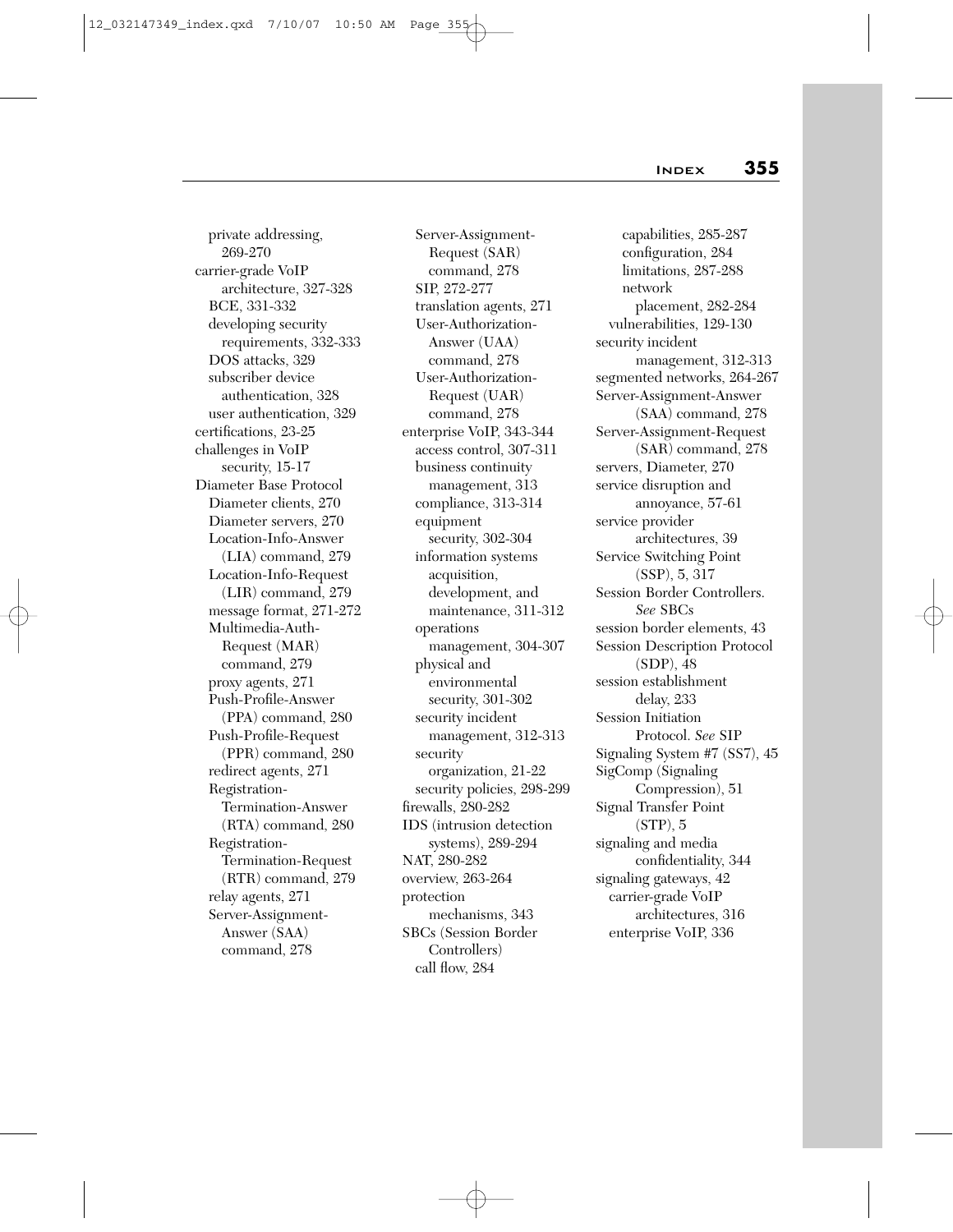signaling messages, 165 DTLS (Datagram Transport Layer Security), 183-186 H.235, 194-196 H.235.1 baseline security profile, 196-198 H.235.2 signature security profile, 200-201 H.235.3 hybrid security profile, 201-203 H.235.4 directed and selected call routing security, 203-204 H.235.5 framework for secure authentication in RAS using weak shared secrets, 204-205 H.235.6 voice encryptiton profile with native H.235/H.245 key management, 205-207 H.235.7 usage of MIKEY key management protocol for the SRTP within H.235, 207-209 H.235.8 key exchange for SRTP using secure signaling channels, 210-211 H.235.9 security gateway support for H.323, 211-213 limitations, 214 strenths, 213 H.323, 193 IPsec, 190-192 MGCP (Media Gateway Control Protocol), 214-216

S/MIME (Secure/ Multipurpose Internet Mail Extensions) limitations, 190 SIP and, 186-189 strengths, 190 SIP protection mechanisms, 166-176 TLS (Transport Layer Security), 176-177 limitations, 182 SIP and, 178-181 strengths, 182 signaling protection mechanisms, 165 DTLS, 183-185 H.235, 194-196 H.235.1 baseline security profile, 196-198 H.235.2 signature security profile, 200-201 H.235.3 hybrid security profile, 201-203 H.235.4 directed and selected call routing security, 203-204 H.235.5 framework for secure authentication in RAS using weak shared secrets, 204-205 H.235.6 voice encryption profile with native H.235/H.245 key management, 205-207 H.235.7 usage of the MIKEY key management protocol for the SRTP within H.235, 207-209 H.235.8 key exchange for SRTP using secure signaling channels, 210-211

H.235.9 security gateway support for H.323, 211-213 limitations, 214 strengths, 213 H.323, 193 IPsec, 190-192 MGCP (Media Gateway Control Protocol), 214-215 limitations, 216 protecting against attacks, 215 strengths, 216 S/MIME, 186, 189-190 TLS. *See* TLS signaling protocols, 30, 44 H.323, 46 MGCP, 48 Q.931, 45 SDP, 48 Sigtran, 45 SIP, 47-48 SS7, 45 signaling servers, 42 sigsIDi/r variable (ZRTP key negotiation), 255 Sigtran, 14, 45 Simple Network Management Protocol (SNMP), 40 SIP (Session Initiation Protocol), 47-48 authentication dictionary attack, 80-82 Diameter, 272-277 Location-Info-Answer (LIA) command, 279 Location-Info-Request (LIR) command, 279 Multimedia-Auth-Request (MAR) command, 279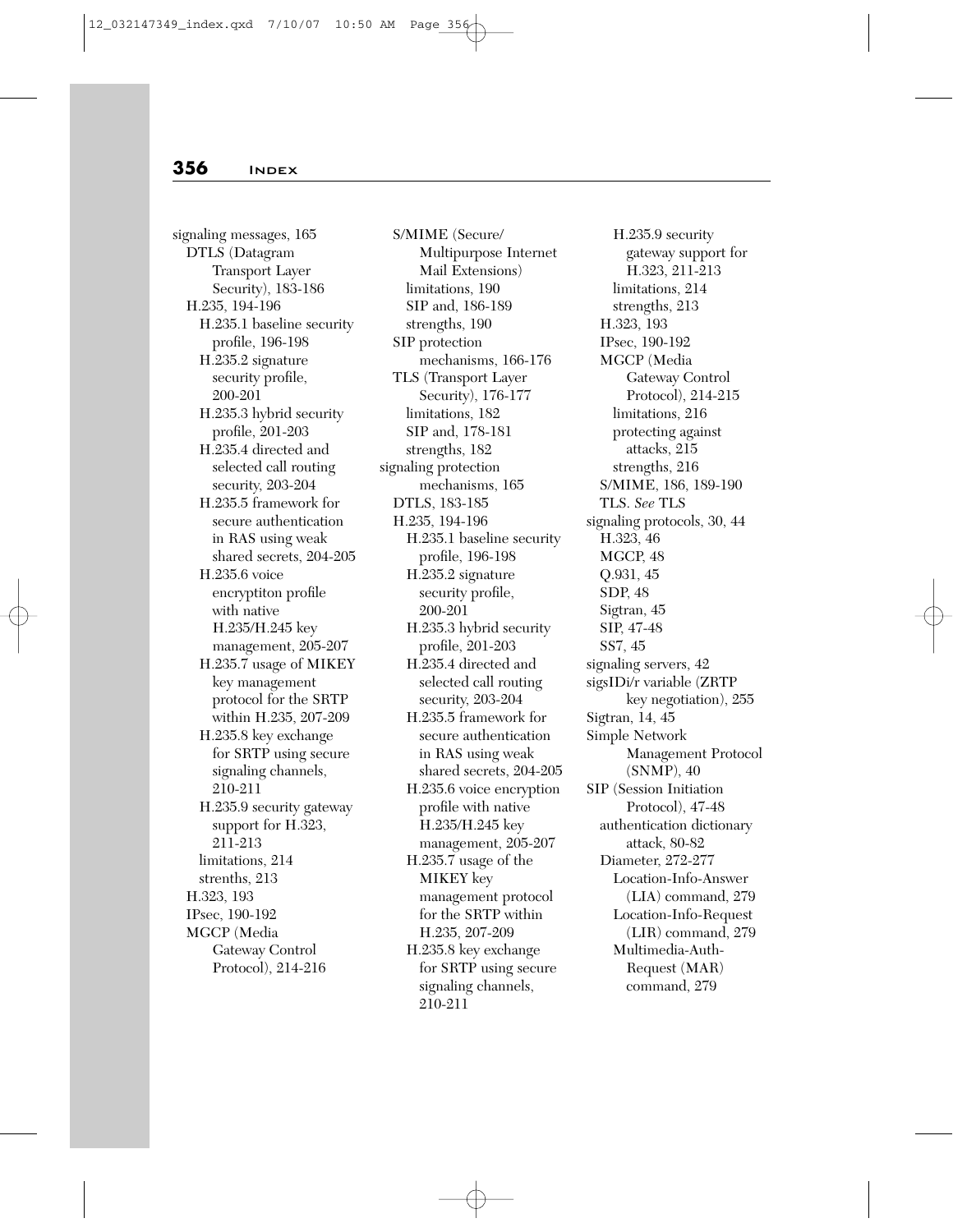Push-Profile-Answer (PPA) command, 280 Push-Profile-Request (PPR) command, 280 Registration-Termination-Answer (RTA) command, 280 Registration-Termination-Request (RTR) command, 279 Server-Assignment-Answer (SAA) command, 278 Server-Assignment-Request (SAR) command, 278 User-Authorization-Answer (UAA) command, 278 User-Authorization-Request (UAR) command, 278 flooding attacks, 72-73 MIKEY, 244-247 protection mechanisms, 166-176 signaling loop attacks, 73-74 S/MIME and, 186-189 TLS (Transport Layer Security) and, 178-181 Skype, 34-35 SNMP (Simple Network Management Protocol), 40 softswitch architecture, 39-40, 316 SPIT (spam for/over Internet telephony), 75 SRTCP, 227 SRTP (Secure Real Time Protocol), 217-228 key derivation, 225-226 key management, 224

limitations of, 228 overview, 247 packets, 222 Security Descriptions, 247-250 strengths of, 228 user authentication and integrity, 224 srtpkeyi/r variable (ZRTP key negotiation), 255 srtpsalti/r variable (ZRTP key negotiation), 255 srtpsIDi/r variable (ZRTP key negotiation), 255 SS7 (Signaling System #7), 45 SSP (Service Switching Point), 5, 317 standards enterprise VoIP architecture, 314 interconnection, 30 status, 160 STP (Signal Transfer Point), 5, 317 Stream Control Transmission Protocol (SCTP), 50 subscriber device authentication, 328 subscribers, 31 subscription fraud, 115 superimposed fraud, 115 svi/r variable (ZRTP key negotiation), 254

## **T**

target layers, 65-69 TCP (Transport Control Protocol), 10 TDM (Time Division Multiplexing), 29 TEK (traffic-encrypting key), 236 TEK-generation key (TGK), 236

telecommunications network reliability, 6 VoIP and, 4-7 Telecommunications Industry Association (TIA), 23 telephony services attacks related to call forwarding, 62 caller ID, 62 confidentiality, 63 emergency services, 64 follow-me service, 62 lawful intercept, 63 location and presence services, 63 voicemail, 61 overview, 16 terminals, 41-42 TGK (TEK-generation key), 236 threats, 19, 56. *See also* attacks annoyance, 75-76 defined, 53-54 eavesdropping, 57, 84-85 with Cain & Abel, 86-92 with Ethereal/ Wireshark, 85-86 real-time eavesdropping by manipulating MGCP, 94-100 with VLAN hopping, 93-94 fraud, 58, 113-114 call-flow manipulation, 117-120 managing, 123-125 phishing, 120-123 types of, 115-116 in VoIP, 116-117 identifying, 54 masquerading, 101-102 caller ID spoofing, 102-103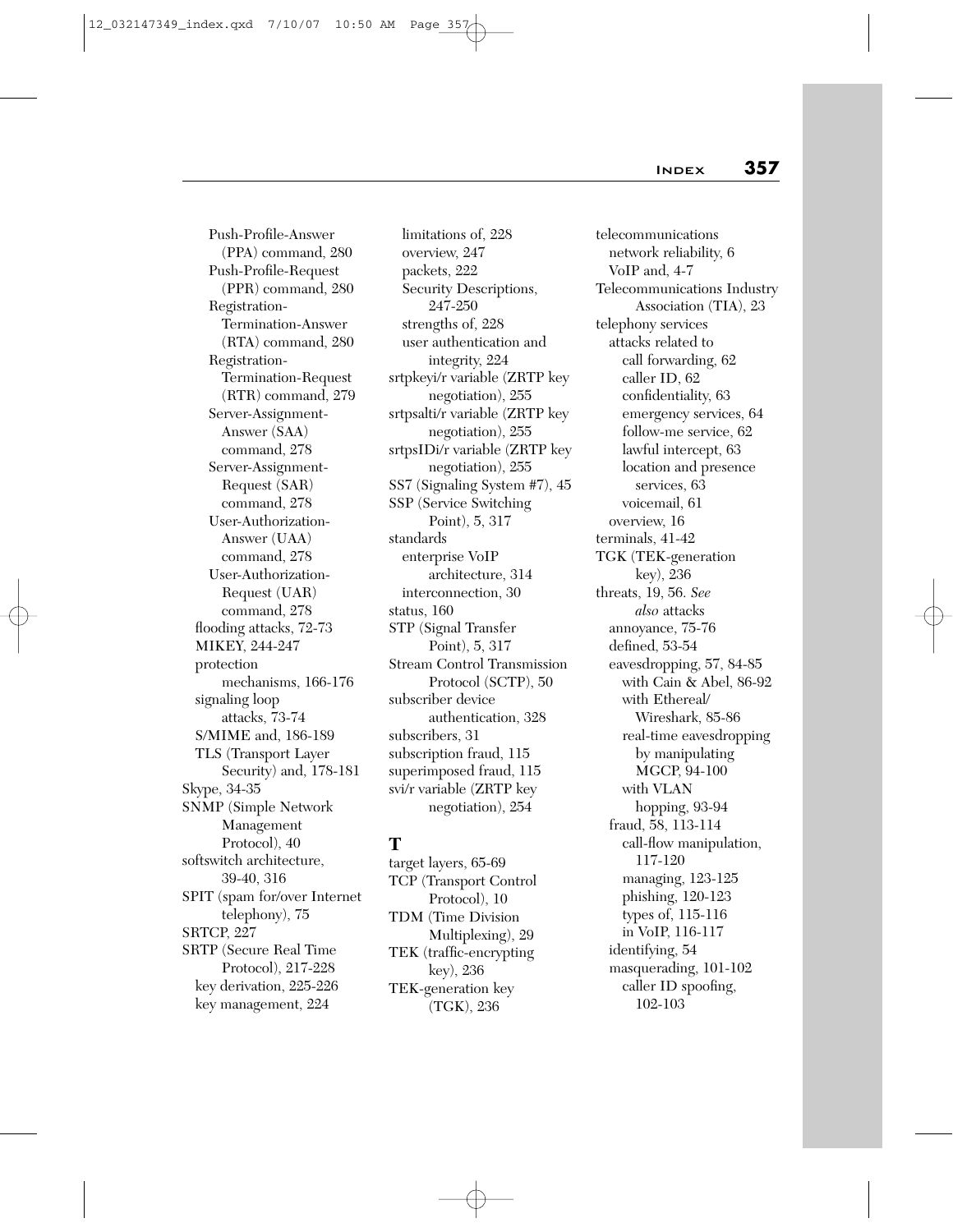impersonating call managers and diverting all calls, 109-110 listing of attacks, 110-112 presence hijacking, 103-108 masquerading and impersonation, 58 service disruption and annoyance, 57-61 unauthorized access, 58, 76-80 exploiting software vulnerabilities, 83 SIP authentication dictionary attack, 80-82 TIA (Telecommunications Industry Association), 23 Time Division Multiplexing (TDM), 29 TLS (Transport Layer Security), 50, 176 Handshake Protocol, 177 limitations, 182 Record Protocol, 176 SIP and, 178-181 strengths, 182 traffic-encrypting key (TEK), 236 traffic policy enforcement, 342 transcoding, 284 translation agents, 271 Transport Control Protocol. (TCP), 10 Transport Layer Security. *See* TLS triple play, 1 trusted elements, 195

#### **U**

UAA (User-Authorization-Answer) command, 278 UAR (User-Authorization-Request) command, 278 UDP (User Datagram Protocol), 10 unauthorized access, 58, 76-80 exploiting software vulnerabilities, 83 fraud, 116 SIP authentication dictionary attack, 80-82 unified messaging servers, 337 user authentication carrier-grade VoIP architecture, 329 enterprise VoIP, 343 SRTP, 224 User Datagram Protocol (UDP), 10 User-Authorization-Answer (UAA) command, 278 User-Authorization-Request (UAR) command, 278

# **V**

verification, 160 VLANs (virtual LANS), 342 eavesdropping, 93-94 voice mail servers, 336 Voice over IP. *See* VoIP voicemail, 61 VoIP, 1 carrier-grade VoIP. *See* carrier-grade VoIP architectures closed VoIP, 13

deployments, 12-13, 15 enterprise VoIP. *See* enterprise VoIP Internet-based VoIP, 12 IP communications and, 9-12 risk analysis, 18-20 security, challenges of, 15-17 telecommunications and, 4-7 wireless VoIP, 14 VOIP-01 insufficient verification of data, 144-146 VOIP-02 execution flaws, 146 VOIP-03 string/array/ pointer manipulation flaws, 147-149 VOIP-04 low resources, 149 VOIP-05 low bandwidth, 150 VOIP-06 file/resource manipulation flaws, 151-152 VOIP-07 password management, 152 VOIP-08 permissions and privileges, 153 VOIP-09 crypto and randomness, 153-154 VOIP-10 authentication and certificate errors, 155-157 VOIP-11 error handling, 157-158 VOIP-12 homogeneous network, 158 VOIP-13 lacking fallback system, 158 VOIP-14 physical connection quality and packet collision, 159